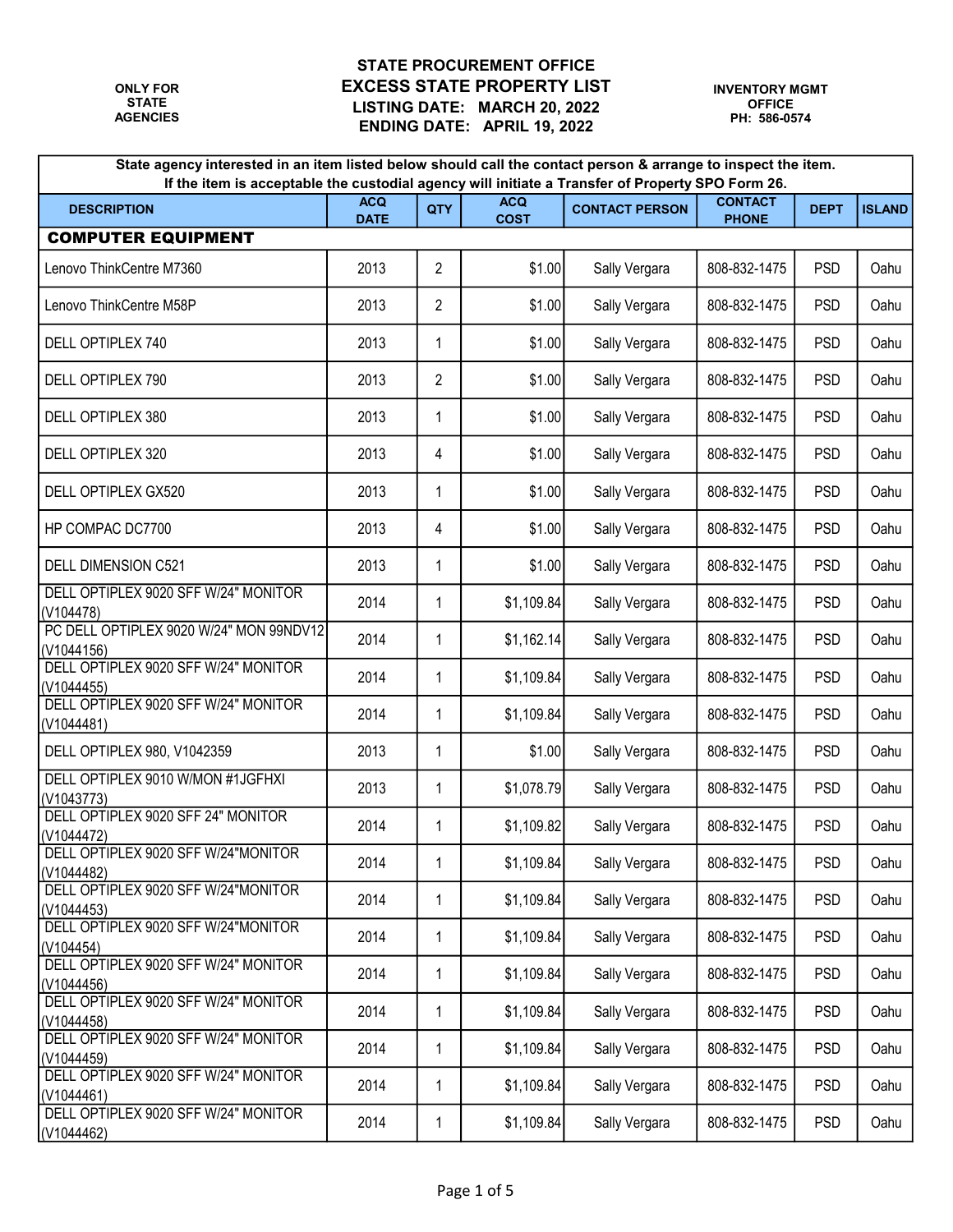| State agency interested in an item listed below should call the contact person & arrange to inspect the item.<br>If the item is acceptable the custodial agency will initiate a Transfer of Property SPO Form 26. |                           |                |                           |                       |                                |                    |               |  |
|-------------------------------------------------------------------------------------------------------------------------------------------------------------------------------------------------------------------|---------------------------|----------------|---------------------------|-----------------------|--------------------------------|--------------------|---------------|--|
| <b>DESCRIPTION</b>                                                                                                                                                                                                | <b>ACQ</b><br><b>DATE</b> | QTY            | <b>ACQ</b><br><b>COST</b> | <b>CONTACT PERSON</b> | <b>CONTACT</b><br><b>PHONE</b> | <b>DEPT</b>        | <b>ISLAND</b> |  |
| DELL OPTIPLEX 9020 SFF W/24" MONITOR<br>(V1044463)                                                                                                                                                                | 2014                      | 1              | \$1,109.84                | Sally Vergara         | 808-832-1475                   | <b>PSD</b>         | Oahu          |  |
| OPEX DATAIMAGING AS3691I MACHINE                                                                                                                                                                                  | 2009                      | 1              | \$91,833.47               | <b>DONNA CARTER</b>   | 808-692-7015                   | AG                 | Oahu          |  |
| OPEX DATAIMAGING DS1225P MACHINE                                                                                                                                                                                  | 2009                      | 1              | \$44,116.08               | <b>DONNA CARTER</b>   | 808-692-7015                   | AG                 | Oahu          |  |
| OPEX DATAIMAGING DS1225P MACHINE                                                                                                                                                                                  | 2009                      | 1              | \$44,116.08               | <b>DONNA CARTER</b>   | 808-692-7015                   | AG                 | Oahu          |  |
| HP COMPUTER ELITEDESK 705, SN:<br>MXL5341HNC                                                                                                                                                                      | 2016                      | 1              | \$497.70                  | ELIZABETH KENUI       | 808-587-2229                   | DOT-<br><b>HWY</b> | Oahu          |  |
| CPU/Dell Precision360/SN:H2GR131                                                                                                                                                                                  | 2003                      | 1              | \$1,079.10                | Maria Rivera          | 808-587-1861                   | DOT-<br><b>HAR</b> | Oahu          |  |
| CPU/Lenovo Thinkcenter M93P/SN:Mj007YB2                                                                                                                                                                           | 2014                      | 1              | \$836.65                  | Maria Rivera          | 808-587-1861                   | DOT-<br><b>HAR</b> | Oahu          |  |
| CPU/Lenovo Thinkcenter M93P/SN: MJ007YBN,<br>MJ007YBP, MJ007YBS, MJ007YC4                                                                                                                                         | 2018                      | 4              | \$3,346.60                | Maria Rivera          | 808-587-1861                   | DOT-<br><b>HAR</b> | Oahu          |  |
| CPU/HP COMPAQ/8100 Elite/SN:MXL 12017GX,<br><b>MXL 12017HO</b>                                                                                                                                                    | 2018                      | $\overline{2}$ | \$1,651.10                | Maria Rivera          | 808-587-1861                   | DOT-<br><b>HAR</b> | Oahu          |  |
| Digital Camera/Canon/Powershots 0900 Elph<br>10.0MPIX                                                                                                                                                             | 2007                      | 1              | \$509.00                  | Maria Rivera          | 808-587-1861                   | DOT-<br><b>HAR</b> | Oahu          |  |
| Laptop/Dell Latitude C840 Pentium 4                                                                                                                                                                               | 2002                      | 1              | \$2,644.61                | Maria Rivera          | 808-587-1861                   | DOT-<br><b>HAR</b> | Oahu          |  |
| Laptop/IBM/X40/SN:LV-HXFM30 DP003320, LV-<br>HXF77 DP003322, LV-HXM27 DP003323                                                                                                                                    | 2006                      | 3              | \$6,230.49                | Maria Rivera          | 808-587-1861                   | DOT-<br><b>HAR</b> | Oahu          |  |
| Laptop/IBM/X40/SN:LV-HXFM29 DP003325                                                                                                                                                                              | 2011                      | 1              | \$2,076.83                | Maria Rivera          | 808-587-1861                   | DOT-<br><b>HAR</b> | Oahu          |  |
| Monitor/IBM/L190 9329-AB9/SN:6627073                                                                                                                                                                              | 2005                      | 1              | \$402.41                  | Maria Rivera          | 808-587-1861                   | DOT-<br><b>HAR</b> | Oahu          |  |
| Monitor/Lenovo/LCD 22"/SN:V6-WA641                                                                                                                                                                                | 2011                      | 1              | \$177.90                  | Maria Rivera          | 808-587-1861                   | DOT-<br><b>HAR</b> | Oahu          |  |
| Notebook Software/Inspiron/7500                                                                                                                                                                                   | 2000                      | 1              | \$3,114.35                | Maria Rivera          | 808-587-1861                   | DOT-<br><b>HAR</b> | Oahu          |  |
| <b>Computer Lenovo Thinkcentre</b>                                                                                                                                                                                | 2007                      | 4              | \$661.00                  | Tiana Cachola         | 808-266-9552                   | <b>DHS</b>         | Oahu          |  |
| Computer Lenovo Thinkcentre Mseries                                                                                                                                                                               | 2013                      | $\mathbf{1}$   | \$629.00                  | Tiana Cachola         | 808-266-9552                   | <b>DHS</b>         | Oahu          |  |
| Computer Lenovo Thinkcentre M93P                                                                                                                                                                                  | 2015                      | 1              | \$769.00                  | Tiana Cachola         | 808-266-9552                   | <b>DHS</b>         | Oahu          |  |
| Laptop HP Elitebook                                                                                                                                                                                               | 2010                      | 1              | \$1,562.76                | Tiana Cachola         | 808-266-9552                   | <b>DHS</b>         | Oahu          |  |
| PC CPU DELL OPTIPLEX 755                                                                                                                                                                                          | 2008                      | 1              | \$945.75                  | Carol Hopkins         | 808-543-6820<br>xtn 1064       | <b>DOTAX</b>       | Oahu          |  |
| PC CPU DELL OPTIPLEX 3010#32                                                                                                                                                                                      | 2014                      | 1              | \$579.11                  | Carol Hopkins         | 808-543-6820<br>xtn 1064       | <b>DOTAX</b>       | Oahu          |  |
| PC CPU DELL OPTIPLEX 3010 #284 ITSO-18-                                                                                                                                                                           | 2014                      | 1              | \$579.11                  | Carol Hopkins         | 808-543-6820<br>xtn 1064       | <b>DOTAX</b>       | Oahu          |  |
| PC CPU DELL OPTIPLEX 3010 #285 ITSO-18-                                                                                                                                                                           | 2014                      | 1              | \$579.11                  | Carol Hopkins         | 808-543-6820<br>xtn 1064       | <b>DOTAX</b>       | Oahu          |  |
| PC CPU DELL OPTIPLEX 3010 #286 ITSO-18-                                                                                                                                                                           | 2014                      | 1              | \$579.11                  | Carol Hopkins         | 808-543-6820<br>xtn 1064       | <b>DOTAX</b>       | Oahu          |  |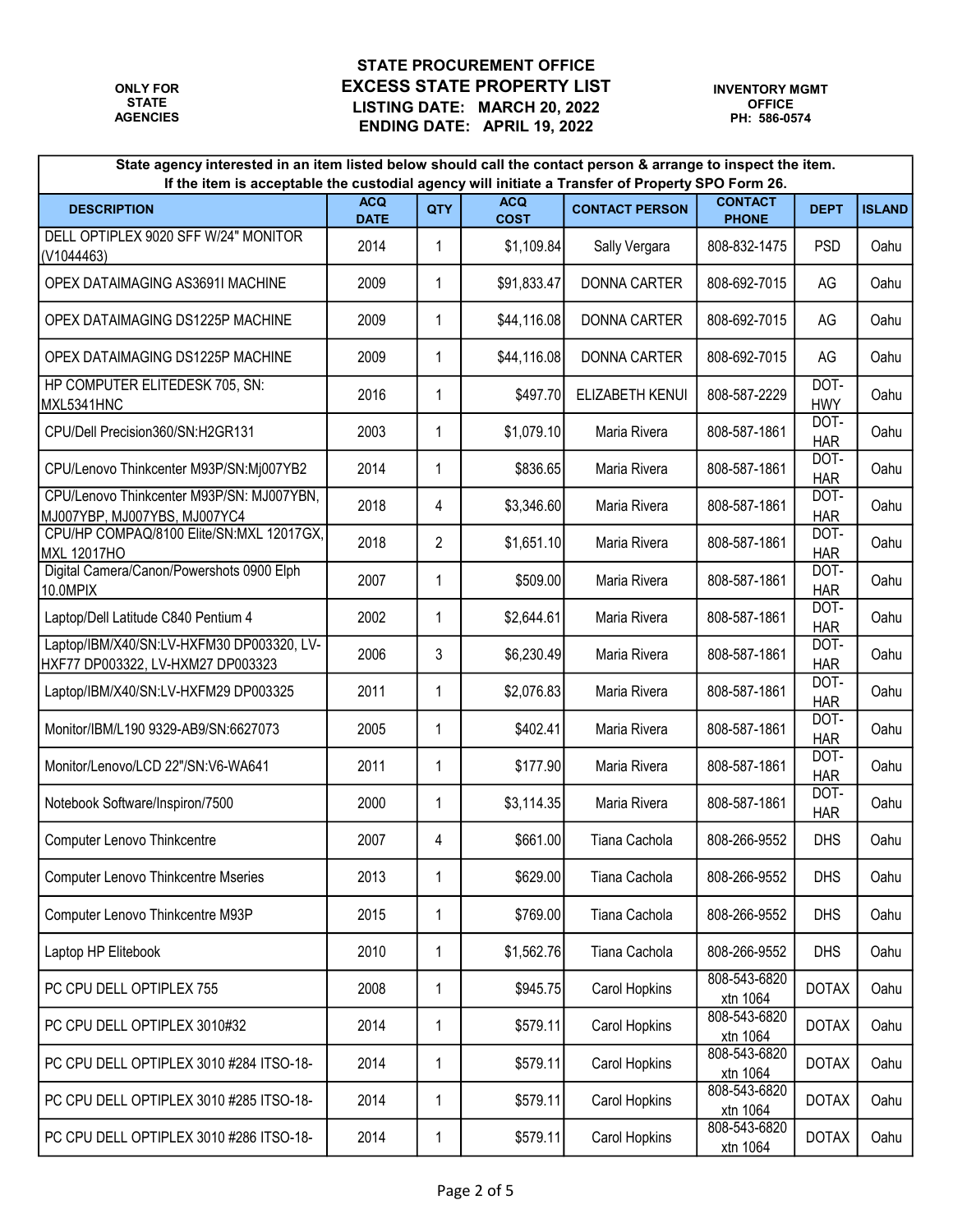| State agency interested in an item listed below should call the contact person & arrange to inspect the item.<br>If the item is acceptable the custodial agency will initiate a Transfer of Property SPO Form 26. |                           |     |                           |                       |                                |              |               |  |
|-------------------------------------------------------------------------------------------------------------------------------------------------------------------------------------------------------------------|---------------------------|-----|---------------------------|-----------------------|--------------------------------|--------------|---------------|--|
| <b>DESCRIPTION</b>                                                                                                                                                                                                | <b>ACQ</b><br><b>DATE</b> | QTY | <b>ACQ</b><br><b>COST</b> | <b>CONTACT PERSON</b> | <b>CONTACT</b><br><b>PHONE</b> | <b>DEPT</b>  | <b>ISLAND</b> |  |
| PC CPU DELL OPTIPLEX 3010 #287 ITSO-18-                                                                                                                                                                           | 2014                      | 1   | \$579.11                  | Carol Hopkins         | 808-543-6820<br>xtn 1064       | <b>DOTAX</b> | Oahu          |  |
| CPU DELL OPTIPLEX 3010 #291 ITSO-18-                                                                                                                                                                              | 2014                      | 1   | \$579.11                  | Carol Hopkins         | 808-543-6820<br>xtn 1064       | <b>DOTAX</b> | Oahu          |  |
| PC CPU DELL OPTIPLEX 3010 #30                                                                                                                                                                                     | 2014                      | 1   | \$579.11                  | Carol Hopkins         | 808-543-6820<br>xtn 1064       | <b>DOTAX</b> | Oahu          |  |
| CPU DELL OPTIPLEX 3010                                                                                                                                                                                            | 2014                      | 1   | \$579.11                  | Carol Hopkins         | 808-543-6820<br>xtn 1064       | <b>DOTAX</b> | Oahu          |  |
| PC CPU DELL OPTIPLEX 7040 27 DRQFGB2                                                                                                                                                                              | 2016                      | 1   | \$1,028.25                | Carol Hopkins         | 808-543-6820<br>xtn 1064       | <b>DOTAX</b> | Oahu          |  |
| PC CPU DELL OPTIPLEX 7040 28 DRHFGB2                                                                                                                                                                              | 2016                      | 1   | \$1,028.25                | Carol Hopkins         | 808-543-6820<br>xtn 1064       | <b>DOTAX</b> | Oahu          |  |
| PC CPU DELL OPTIPLEX 7040 37 DRHDGB2                                                                                                                                                                              | 2016                      | 1   | \$1,028.25                | Carol Hopkins         | 808-543-6820<br>xtn 1064       | <b>DOTAX</b> | Oahu          |  |
| PC CPU DELL OPTIPLEX 7040 1 DRGKGB2                                                                                                                                                                               | 2016                      | 1   | \$1,028.25                | Carol Hopkins         | 808-543-6820<br>xtn 1064       | <b>DOTAX</b> | Oahu          |  |
| PC CPU DELL OPTIPLEX 7040 12 DRHKGB2                                                                                                                                                                              | 2016                      | 1   | \$1,028.25                | Carol Hopkins         | 808-543-6820<br>xtn 1064       | <b>DOTAX</b> | Oahu          |  |
| PC CPU DELL OPTIPLEX 7040 14 DRLGGB2                                                                                                                                                                              | 2016                      | 1   | \$1,028.25                | Carol Hopkins         | 808-543-6820<br>xtn 1064       | <b>DOTAX</b> | Oahu          |  |
| PC CPU DELL OPTIPLEX 7040 15 DRKHGB2                                                                                                                                                                              | 2016                      | 1   | \$1,028.25                | Carol Hopkins         | 808-543-6820<br>xtn 1064       | <b>DOTAX</b> | Oahu          |  |
| PC CPU DELL OPTIPLEX 7040 2 DRJFGB2                                                                                                                                                                               | 2016                      | 1   | \$1,028.25                | Carol Hopkins         | 808-543-6820<br>xtn 1064       | <b>DOTAX</b> | Oahu          |  |
| PC CPU DELL OPTIPLEX 7040 29 DRPKGB2                                                                                                                                                                              | 2016                      | 1   | \$1,028.25                | Carol Hopkins         | 808-543-6820<br>xtn 1064       | <b>DOTAX</b> | Oahu          |  |
| PC CPU DELL OPTIPLEX 7040 30 DRMFGB2                                                                                                                                                                              | 2016                      | 1   | \$1,028.25                | Carol Hopkins         | 808-543-6820<br>xtn 1064       | <b>DOTAX</b> | Oahu          |  |
| PC CPU DELL OPTIPLEX 7040 31 DRKJGB2                                                                                                                                                                              | 2016                      | 1   | \$1,028.25                | Carol Hopkins         | 808-543-6820<br>xtn 1064       | <b>DOTAX</b> | Oahu          |  |
| PC CPU DELL OPTIPLEX 7040 32 DRNHGB2                                                                                                                                                                              | 2016                      | 1   | \$1,028.25                | Carol Hopkins         | 808-543-6820<br>xtn 1064       | <b>DOTAX</b> | Oahu          |  |
| PC CPU DELL OPTIPLEX 7040 33 DRNGGB2                                                                                                                                                                              | 2016                      | 1   | \$1,028.25                | Carol Hopkins         | 808-543-6820<br>xtn 1064       | <b>DOTAX</b> | Oahu          |  |
| PC CPU DELL OPTIPLEX 7040 34 DRHJGB2                                                                                                                                                                              | 2016                      | 1   | \$1,028.25                | Carol Hopkins         | 808-543-6820<br>xtn 1064       | <b>DOTAX</b> | Oahu          |  |
| PC CPU DELL OPTIPLEX 7040 35 DRJJGB2                                                                                                                                                                              | 2016                      | 1   | \$1,028.25                | Carol Hopkins         | 808-543-6820<br>xtn 1064       | <b>DOTAX</b> | Oahu          |  |
| PC CPU DELL OPTIPLEX 7040 36 DRKKGB2                                                                                                                                                                              | 2016                      | 1   | \$1,028.25                | Carol Hopkins         | 808-543-6820<br>xtn 1064       | <b>DOTAX</b> | Oahu          |  |
| PC CPU DELL OPTIPLEX 7040 38 DRLDGB2                                                                                                                                                                              | 2016                      | 1   | \$1,028.25                | Carol Hopkins         | 808-543-6820<br>xtn 1064       | <b>DOTAX</b> | Oahu          |  |
| PC CPU DELL OPTIPLEX 7040 4 DRJKGB2                                                                                                                                                                               | 2016                      | 1   | \$1,028.25                | Carol Hopkins         | 808-543-6820<br>xtn 1064       | <b>DOTAX</b> | Oahu          |  |
| PC CPU DELL OPTIPLEX 7040 50 DRLKGB2                                                                                                                                                                              | 2016                      | 1   | \$1,028.26                | Carol Hopkins         | 808-543-6820<br>xtn 1064       | <b>DOTAX</b> | Oahu          |  |
| THINKCENTER M720 TINY S/N MJ08JN2X                                                                                                                                                                                | 2020                      | 1   | \$731.94                  | Jammie Lee Go         | 808-586-5124                   | <b>DHS</b>   | Oahu          |  |
| THINKCENTER M720 TINY S/N MJ08MK9K                                                                                                                                                                                | 2020                      | 1   | \$731.94                  | Jammie Lee Go         | 808-586-5124                   | <b>DHS</b>   | Oahu          |  |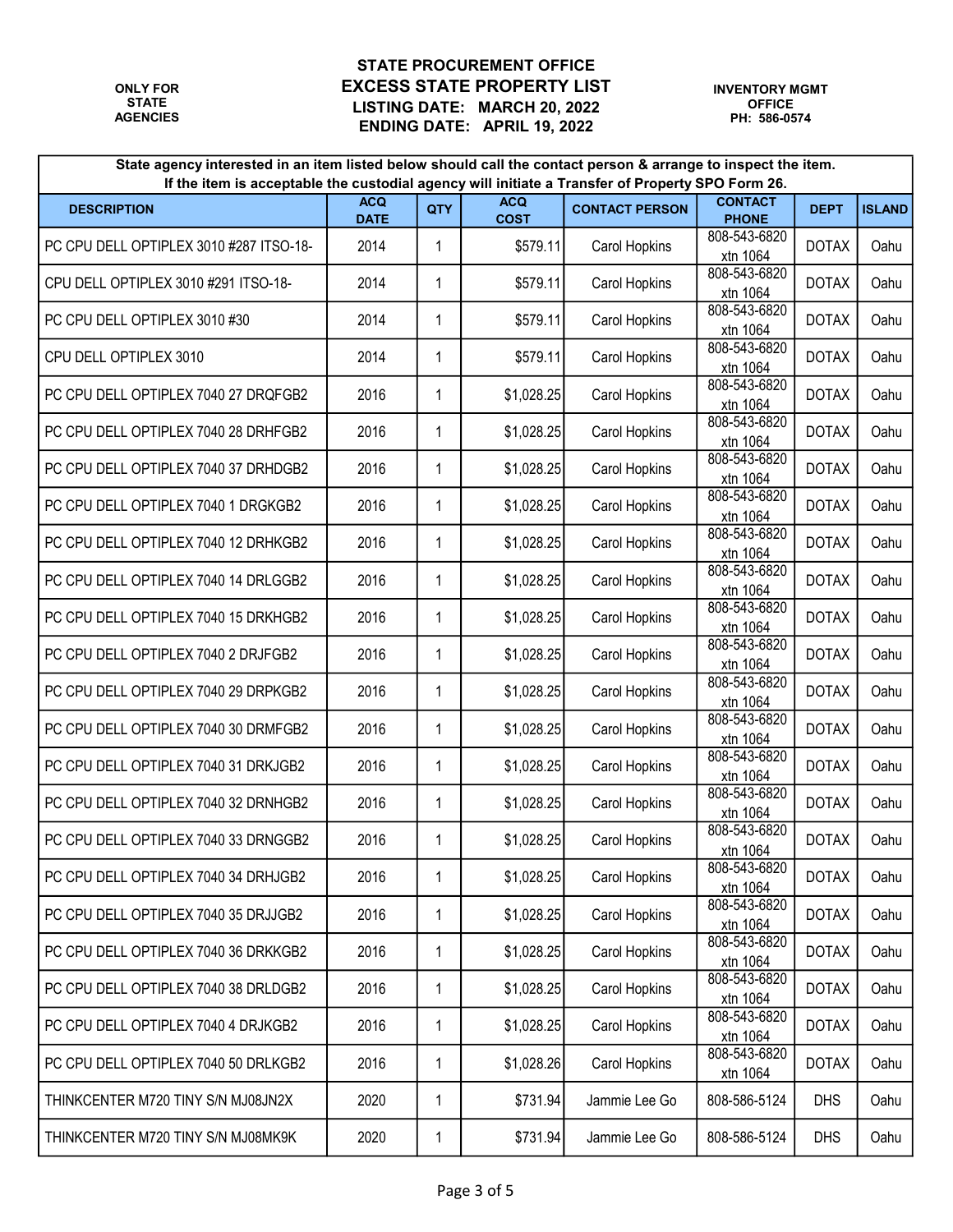| State agency interested in an item listed below should call the contact person & arrange to inspect the item.<br>If the item is acceptable the custodial agency will initiate a Transfer of Property SPO Form 26. |                           |                |                           |                        |                                |                    |               |  |  |  |
|-------------------------------------------------------------------------------------------------------------------------------------------------------------------------------------------------------------------|---------------------------|----------------|---------------------------|------------------------|--------------------------------|--------------------|---------------|--|--|--|
| <b>DESCRIPTION</b>                                                                                                                                                                                                | <b>ACQ</b><br><b>DATE</b> | QTY            | <b>ACQ</b><br><b>COST</b> | <b>CONTACT PERSON</b>  | <b>CONTACT</b><br><b>PHONE</b> | <b>DEPT</b>        | <b>ISLAND</b> |  |  |  |
| THINKVISION T24V - 23.8" MONITOR S/N<br>VTH93351                                                                                                                                                                  | 2020                      | 1              | \$164.70                  | Jammie Lee Go          | 808-586-5124                   | <b>DHS</b>         | Oahu          |  |  |  |
| THINKVISION T24V - 23.8" WEBCAM MONITOR<br>S/N V9-047300                                                                                                                                                          | 2020                      | 1              | \$180.10                  | Jammie Lee Go          | 808-586-5124                   | <b>DHS</b>         | Oahu          |  |  |  |
| LENOVO T2224P MONITOR 21.5" S/N V902G64                                                                                                                                                                           | 2017                      | 1              | \$186.39                  | Jammie Lee Go          | 808-586-5124                   | <b>DHS</b>         | Oahu          |  |  |  |
| THINKCENTER M720 TINY S/N MJ08MK9H                                                                                                                                                                                | 2020                      | 1              | \$731.94                  | Jammie Lee Go          | 808-586-5124                   | <b>DHS</b>         | Oahu          |  |  |  |
| THINKVISION T24V - 23.8" MONITOR S/N<br>VTH93115                                                                                                                                                                  | 2020                      | 1              | \$164.70                  | Jammie Lee Go          | 808-586-5124                   | <b>DHS</b>         | Oahu          |  |  |  |
| THINKVISION T24V - 23.8" WEBCAM MONITOR<br>S/N V9-0472YC                                                                                                                                                          | 2020                      | 1              | \$180.10                  | Jammie Lee Go          | 808-586-5124                   | <b>DHS</b>         | Oahu          |  |  |  |
| THINKVISION T24V - 23.8" WEBCAM MONITOR<br>S/N V9-0472YT                                                                                                                                                          | 2020                      | 1              | \$180.10                  | Jammie Lee Go          | 808-586-5124                   | <b>DHS</b>         | Oahu          |  |  |  |
| THINKVISION T24V - 23.8" MONITOR<br>VTH92889                                                                                                                                                                      | 2020                      | 1              | \$164.40                  | Jammie Lee Go          | 808-586-5124                   | <b>DHS</b>         | Oahu          |  |  |  |
| THINKCENTER M720 TINY S/N MJ09MK9D                                                                                                                                                                                | 2020                      | $\mathbf{1}$   | \$731.94                  | Jammie Lee Go          | 808-586-5124                   | <b>DHS</b>         | Oahu          |  |  |  |
| <b>OFFICE FURNITURE/EQUIPMENT/SUPPLIES/MISCELLANEOUS</b>                                                                                                                                                          |                           |                |                           |                        |                                |                    |               |  |  |  |
| Typewriter IBM Wheelwriter 3500 SN: 11YX674                                                                                                                                                                       | 2006                      | $\mathbf{1}$   | \$920.40                  | <b>ELIZABETH KENUI</b> | 808-587-2229                   | DOT-<br><b>HWY</b> | Oahu          |  |  |  |
| Typewriter IBM Wheelwriter 3500 SN: 11ZD568                                                                                                                                                                       | 2005                      | 1              | \$934.96                  | ELIZABETH KENUI        | 808-587-2229                   | DOT-<br><b>HWY</b> | Oahu          |  |  |  |
| Typewriter IBM Wheelwriter 3500 SN: 11YR526                                                                                                                                                                       | 2007                      | 1              | \$1,084.72                | ELIZABETH KENUI        | 808-587-2229                   | DOT-<br><b>HWY</b> | Oahu          |  |  |  |
| Typewriter IBM Wheelwriter 3500 SN: 11ZD565                                                                                                                                                                       | 2008                      | 1              | \$934.96                  | ELIZABETH KENUI        | 808-587-2229                   | DOT-<br><b>HWY</b> | Oahu          |  |  |  |
| Typewriter IBM Wheelwriter 3500 SN: 11ZR603                                                                                                                                                                       | 2002                      | 1              | \$1,007.76                | ELIZABETH KENUI        | 808-587-2229                   | DOT-<br><b>HWY</b> | Oahu          |  |  |  |
| Typewriter IBM Wheelwriter 3500 SN: 11ZD563                                                                                                                                                                       | 2007                      | 1              | \$934.96                  | ELIZABETH KENUI        | 808-587-2229                   | DOT-<br><b>HWY</b> | Oahu          |  |  |  |
| Typewriter IBM Wheelwriter 3500 SN: 11YX688                                                                                                                                                                       | 2002                      | 1              | \$920.40                  | ELIZABETH KENUI        | 808-587-2229                   | DOT-<br><b>HWY</b> | Oahu          |  |  |  |
| Steel Flat File Cabinets, 5 drawers, Plan Hold                                                                                                                                                                    | 1975                      | 12             | \$2,700.00                | Teresa Fraticelli      | 808-832-5315                   | <b>DHS</b>         | Oahu          |  |  |  |
| Projector/EPSON/Powerlite<br>765C/SN:GWAG640141F, GWAG40266F                                                                                                                                                      | 2006                      | $\overline{2}$ | \$4,580.96                | Maria Rivera           | 808-587-1861                   | DOT-<br><b>HAR</b> | Oahu          |  |  |  |
| Projector/EPSON/LCD<br>EMP1715/SN:JHZG880338F                                                                                                                                                                     | 2007                      | 1              | \$863.52                  | Maria Rivera           | 808-587-1861                   | DOT-<br><b>HAR</b> | Oahu          |  |  |  |
| Boat (W6AV61112N)                                                                                                                                                                                                 | 1974                      | 1              | \$291.19                  | Patricia Kitkowski     | 808-984-8230                   | <b>DOH</b>         | Maui          |  |  |  |
| <b>VHS Recorder Panasonic</b>                                                                                                                                                                                     | 1991                      | 1              | \$311.87                  | Patricia Kitkowski     | 808-984-8230                   | <b>DOH</b>         | Maui          |  |  |  |
| Video Monitor Panasonic                                                                                                                                                                                           | 1991                      | $\mathbf 1$    | \$499.08                  | Patricia Kitkowski     | 808-984-8230                   | <b>DOH</b>         | Maui          |  |  |  |
| Fingerprint Scanner Mobile Unit                                                                                                                                                                                   | 2007                      | 1              | \$17,750.00               | Tiana Cachola          | 808-266-9552                   | <b>DHS</b>         | Oahu          |  |  |  |
| 12 CREDIT CARD SWIPES & ACCESSORIES<br>Make-IDTECH/Model-IDT3331-12U                                                                                                                                              | 2006                      | 1              | \$4,709.00                | Shelly Shoji           | 808 483-2764                   | <b>DAGS</b>        | Oahu          |  |  |  |